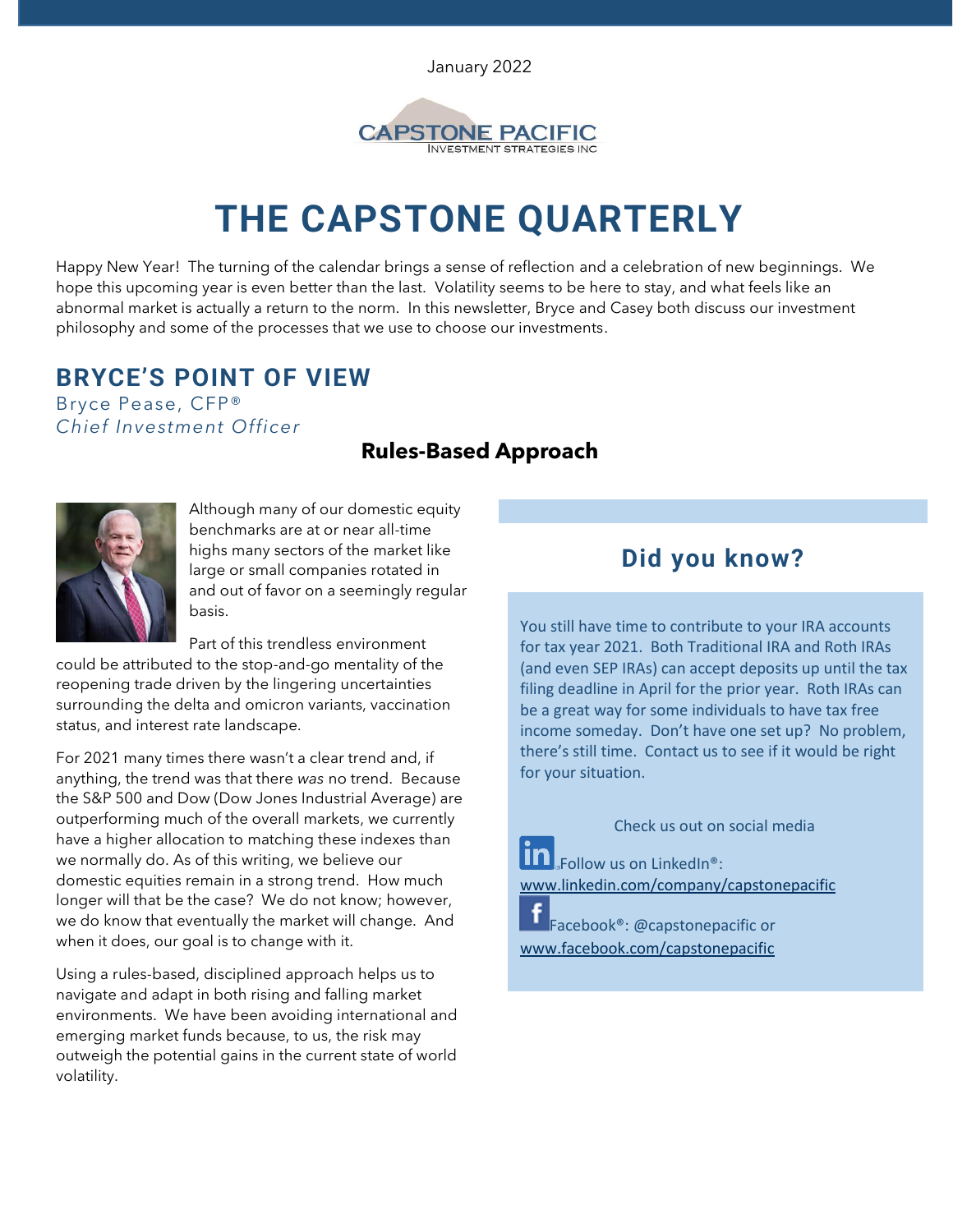#### **CASEY'S CORNER**  Casey Morris, CFP®

#### **Relative Strength**



As a financial advisor, I get the chance to meet a lot of new people. Some want help with creating a financial plan; others just want a second opinion on their investment portfolio. But regardless of who they are or what they want, many ask the same question: "How can I grow *and* protect my money so I can reach my goals in life?"

It's a great question because growth and protection are both important. You don't want to see your money just sit around and rust. You want to do things with it. Whether it's retirement, travel, starting

a new business, sending your grandkids off to college, or even building a new home, you want to invest in your own future by investing in the markets. But if you're like many people, you also want to have confidence that your money will last through your lifetime.

One of the tools and strategies we use is called relative strength (also known as momentum). But what our strategy is called is less important than what it does. To explain what it does, picture this scenario:

Imagine you are alone in a sailboat on the water. How would you determine where you want to go? Obviously, you can't control which way the wind blows. But what you can control is how you respond to it. After all, that's what sails are for. So, if the wind is blowing east to west, and you want to go west you would put your sail up. If the wind were blowing west to east, you would tack. What you wouldn't do is just sit there with your sail up, at the mercy of the wind, going wherever it goes, waiting for it to change in your favor.

Simple, right? Now, apply that analogy to investing. Many investors practice a philosophy called "buy and hold". They put their money in a few investments and hold onto them, hoping the value will go up. In other words, they wait for the wind to blow in their favor. In the meantime, they go where the markets go: up, down, sideways, you name it.

That's not a smart way to sail, and in our opinion it's also not a smart way to invest. Things get even worse when a hurricane comes. Remember what happened in 2008? In our opinion a good investor will try to get out of the markets to protect against losses. A not so good investor will – you guessed it – just hold on for dear life.

Back to relative strength. No one can control which way the markets go. But we can control how we react to them. Relative strength is a system for calculating which investments are currently strong relative to the overall market. Instead of buying an investment and simply waiting to see what happens, relative strength enables us to look for those investments that are in demand now, compared to other investments that look similar but are less in demand. Instead of guessing which investments will rise in the future, we focus on investments that are already on their way up and look likely to keep rising. But as soon as an investment begins to lose some of its strength – if its value falls below a certain point, for example – we will likely sell it and buy into the next rising investment.

Keep in mind that no strategy is perfect. Relative strength is not foolproof and it's not infallible. It's also not immune to periods of underperformance. But it is a tried and tested strategy based on common sense and not emotion. It's how we keep moving in the direction we want to go. It's how we use all the tools available to us instead of simply relying on the wind. It's also our exit strategy for attempting to not stay in any one investment too long when the next hurricane hits.